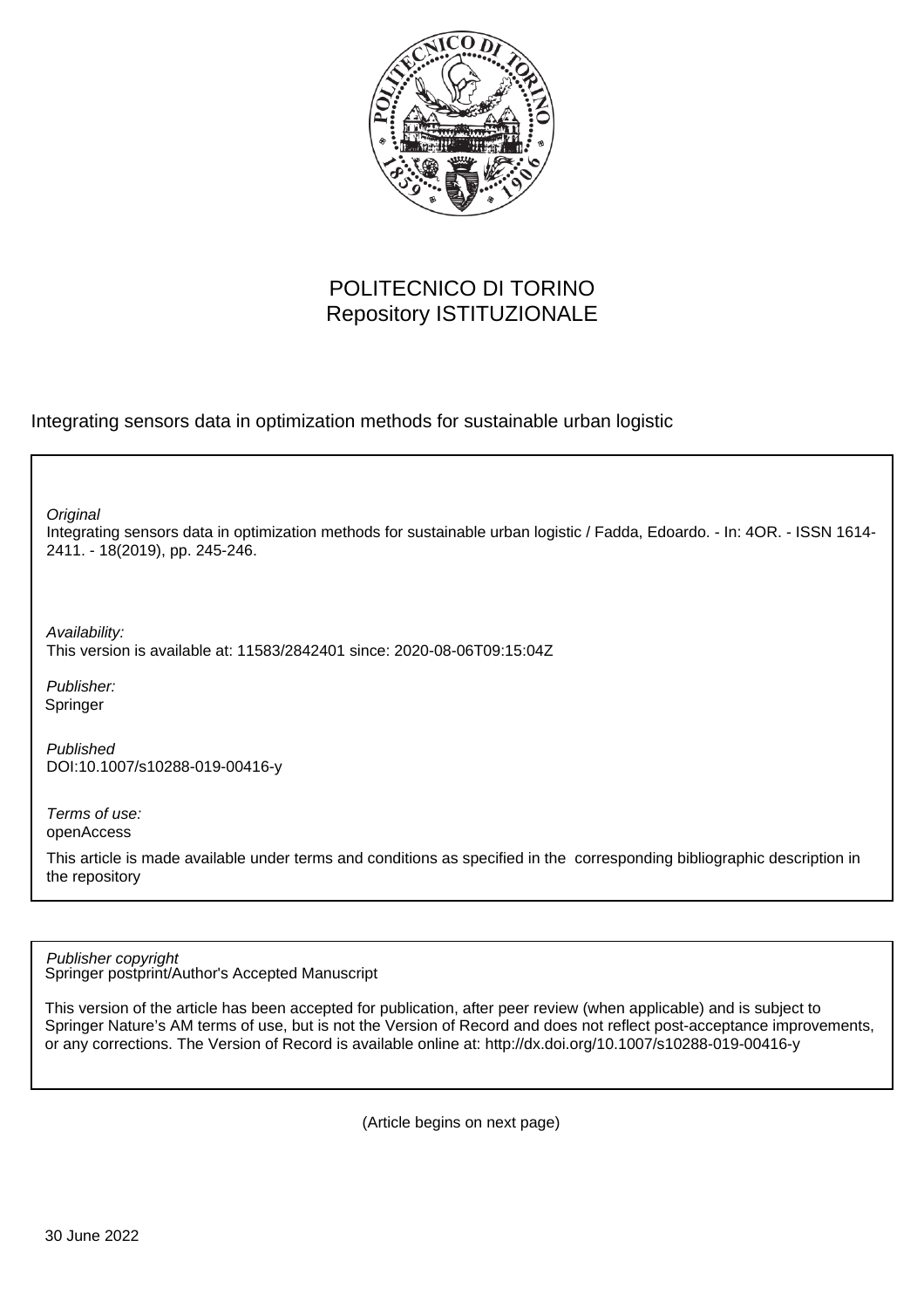## Integrating sensors data in optimization methods for sustainable urban logistic

Edoardo Fadda

Received: date / Accepted: date

This is a summary of the author's PhD thesis supervised by Guido Perboli and defended on the 20th March 2018 at the Politecnico di Torino (Corso Castelfidardo, 34/A, 10138 Torino TO). The thesis is written in english and is available from the author upon request at edoardo.fadda@polito.it. This work deals with the develop new optimization methods and algorithms that use IoT new opportunities and solves new problems.

In particular, we focus on the exploitation of the sensor data in optimization method for sustainable urban logistics by considering two case studies: the optimization of waste management and social engagement for e-grocery and IoT data collection. In both of them, the use of new technologies modifies the way by which information is gathered and communicated, hence it changes how the studied problems can be formulated and solved.

The first case study considers the optimization of waste collection. We choose it because of the lack of information usually associated with the sector waste collection operations. To our knowledge, the project Optimization for Networked Data in Environmental Urban Waste Collection (ONDE-UWC) is the first one that exploits IoT data for smart-city applications (see Fadda, E. and Gobbato, L. and Perboli, G. and Rosano, M. and Tadei, R., Waste Collection in Urban Areas: A Case Study, Interfaces, 48, 307-322, 2018). In this project, the data related to the evolution of the quantity of waste are collected by the vehicles used for the collection. By using these data, it is possible to develop an optimization model, able to consider the evolution of the waste and to plan in an optimal way the routing and scheduling of the waste collection. This is a very important example of how IoT data change the nature of the optimization problem and the associated business model.

The goal of this approach is to minimize the number of time shifts and the corresponding routing of the waste collection operations of a company operating near the city of Torino.